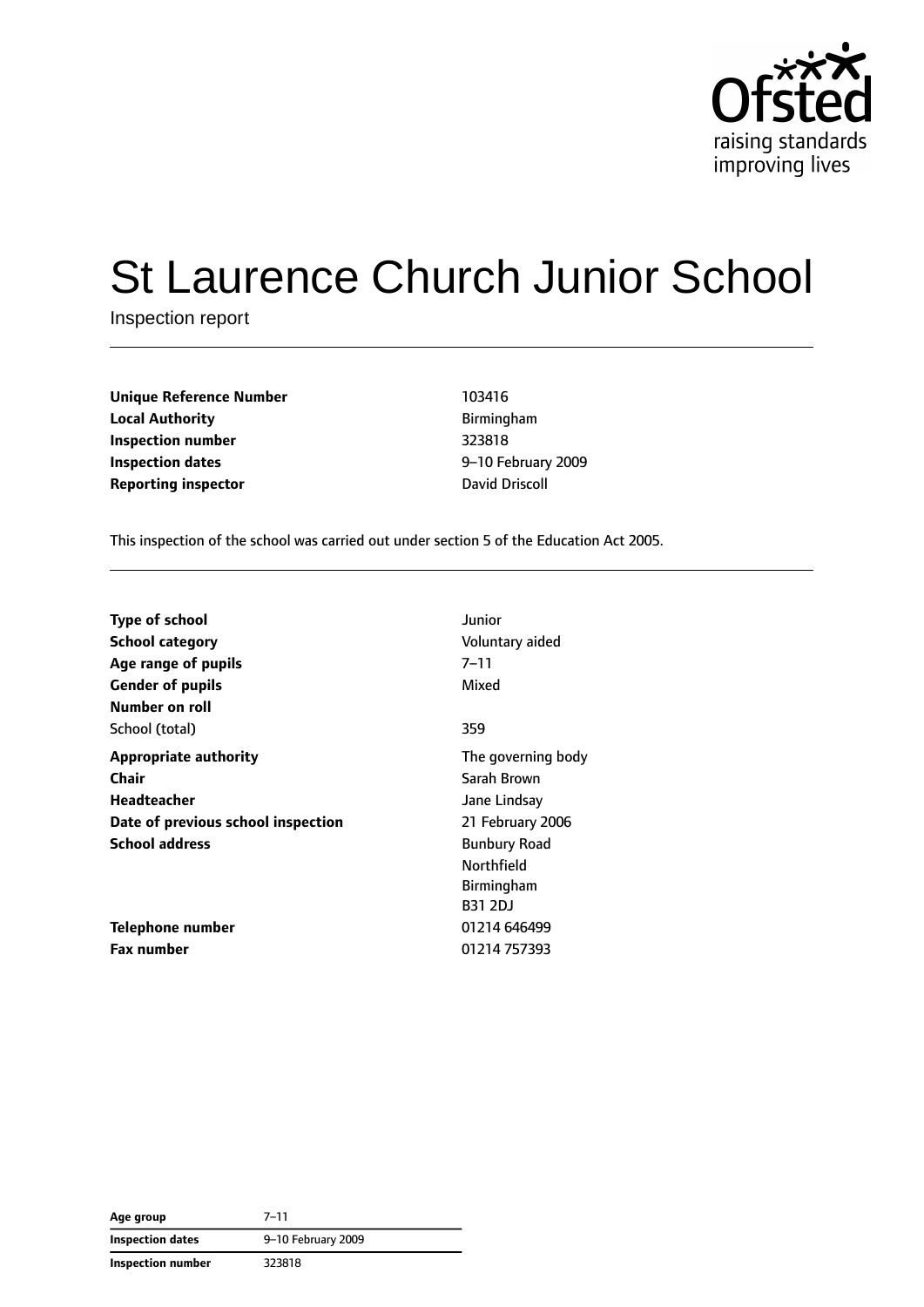.

<sup>©</sup> Crown copyright 2009

Website: www.ofsted.gov.uk

This document may be reproduced in whole or in part for non-commercial educational purposes, provided that the information quoted is reproduced without adaptation and the source and date of publication are stated.

Further copies of this report are obtainable from the school. Under the Education Act 2005, the school must provide a copy of this report free of charge to certain categories of people. A charge not exceeding the full cost of reproduction may be made for any other copies supplied.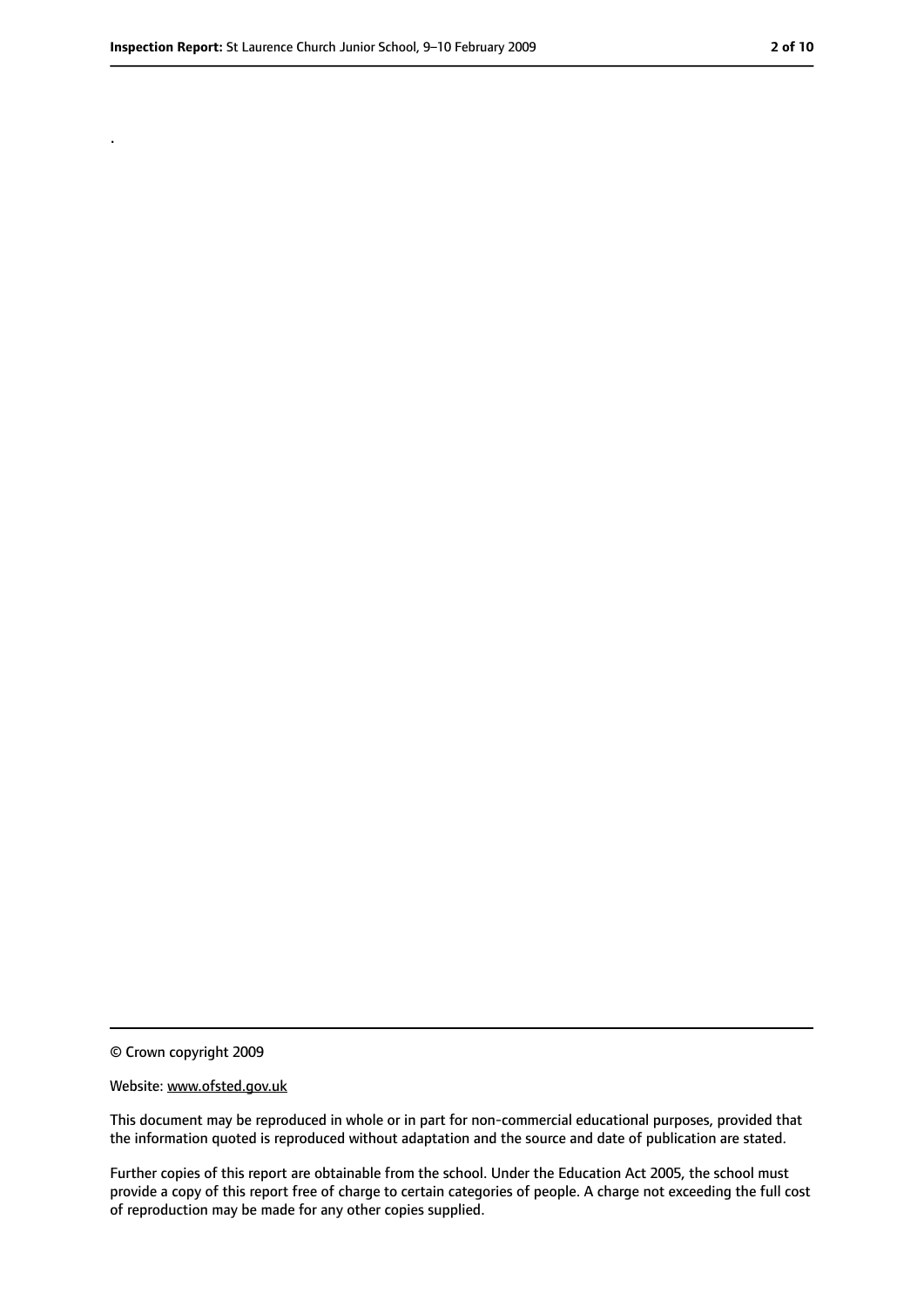# **Introduction**

The inspection was carried out by three Additional Inspectors.

## **Description of the school**

This very large school has more parents wishing to send their children there than there are places available. The proportion of pupils eligible for free school meals is average. Most pupils are from a White British background, with small numbers from a wide range of other ethnic backgrounds. The proportion of pupils with learning difficulties and/or disabilities is well below average, although the proportion with a statement of special educational needs is average. The school shares a governing body with the local infants' school, with which it collaborates to provide care before and after school. The junior school provides a breakfast club for children from the age of four and an after-school club for pupils in Years 3 and 4. No children from the Early Years Foundation Stage were attending the breakfast club at the time of the inspection. A new headteacher took up post at the start of January 2009.

## **Key for inspection grades**

| Grade 1 | Outstanding  |
|---------|--------------|
| Grade 2 | Good         |
| Grade 3 | Satisfactory |
| Grade 4 | Inadequate   |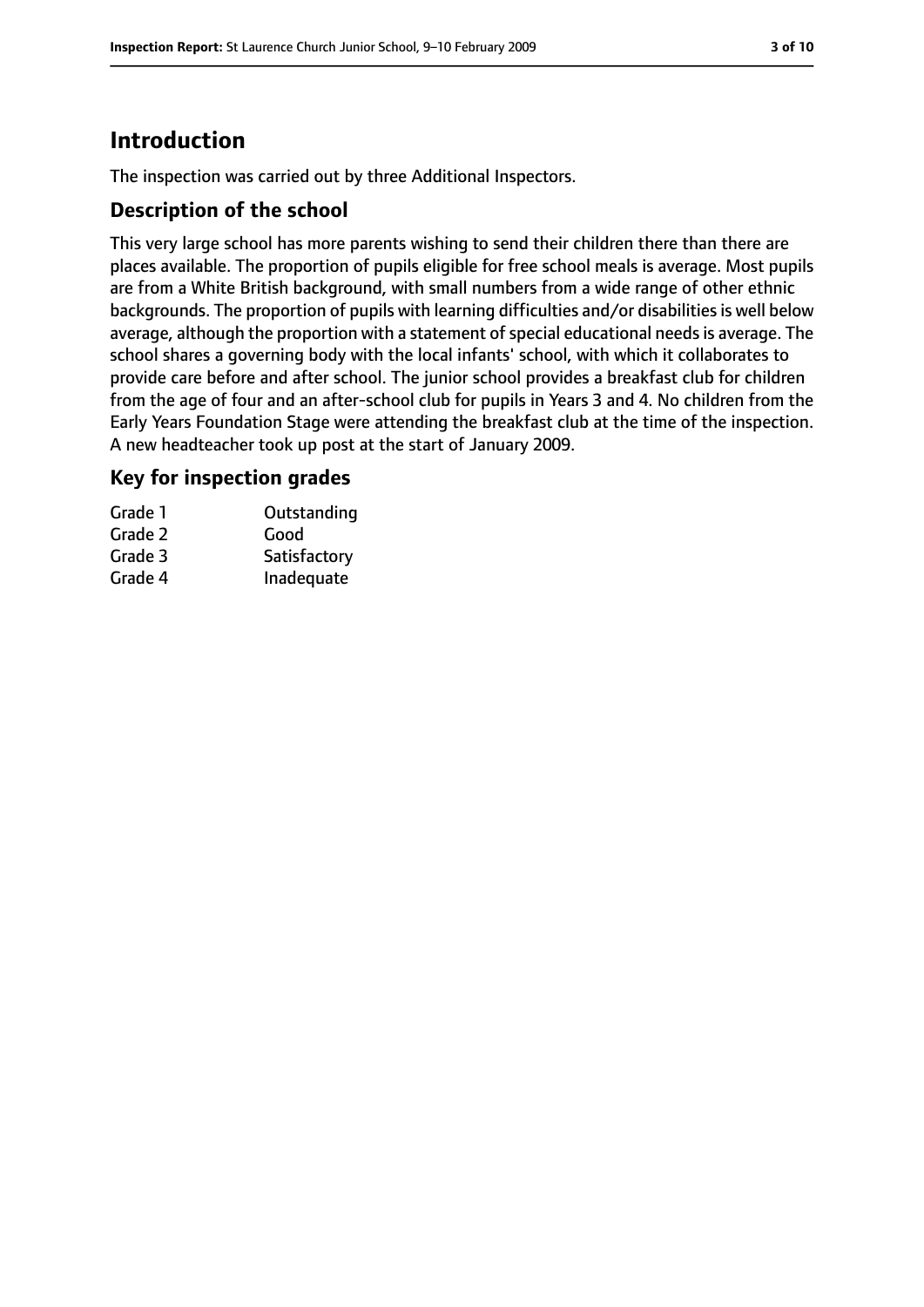# **Overall effectiveness of the school**

#### **Grade: 3**

The school provides a satisfactory education for its pupils. Standards are above average, which represents satisfactory achievement given pupils' above average standards on joining the school. Pupils make steady progress in all years as a result of the satisfactory teaching and curriculum that they receive. The most able pupils do well because they like tackling the very difficult work they are given. They are very keen to answer questions, but this can disadvantage middle ability pupils when the teacher only asks for responses from those with their hands up. As a result, middle ability pupils do not get the same attention and make less progress than others.

Parents rightly praise the wide range of trips and other activities on offer. Pupils say that they are one of the main reasons for their good enjoyment of school, which is reflected in their above average rates of attendance. Pupils' personal development and well-being are good overall. Pupils are polite and very well behaved. They get on very well with one another and with their teachers. They have a good understanding of the school and local community, but they have a limited knowledge of what life is like in other parts of Britain that have different characteristics from their local area. The care, guidance and support that pupils receive is satisfactory. Pupils feel safe in the school and know they have an adult to whom they can turn if they have a problem. The academic guidance they receive is satisfactory. Marking is frequent and regular, but does not always check that advice has been followed or that corrections have been carried out. Pupils have target cards, but these are too vague to provide clear guidance on what a pupil should be aiming for.

The school has made sound progress since it was last inspected, as a result of satisfactory leadership and management. The school's leaders, including the governors, have successfully promoted an ethos of hard work combined with an enjoyment of education. They have not ensured that the school meets its duty to promote community cohesion, because pupils are not taught enough about other communities in Britain, and because the school fails to evaluate any provision it makes. The school's evaluation of what it provides is too generous, partly because middle and senior leaders, other than the headteacher, are not given responsibility for monitoring or evaluating aspects of the school's work. However, recent checks on teaching, carried out by the new headteacher, have provided a clear and accurate picture of the main strengths and areas for improvement. Some of these latter areas, such as increasing the challenge for more able pupils, have already been successfully tackled. This demonstrates the school's satisfactory capacity for further improvement.

#### **What the school should do to improve further**

- Meet statutory requirements by ensuring that pupils have a good understanding of the lives of people in communities different from their own and by evaluating the impact of any actions that are taken to improve community cohesion.
- Ensure that all senior and middle managers play a full and effective role in monitoring and evaluating the work of the school.
- Ensure that pupils are given clear guidance on how to improve their work through the better use of marking and more personalised targets.
- Ensure that middle ability pupils can play as great a part in lessons as others, so as to improve their progress.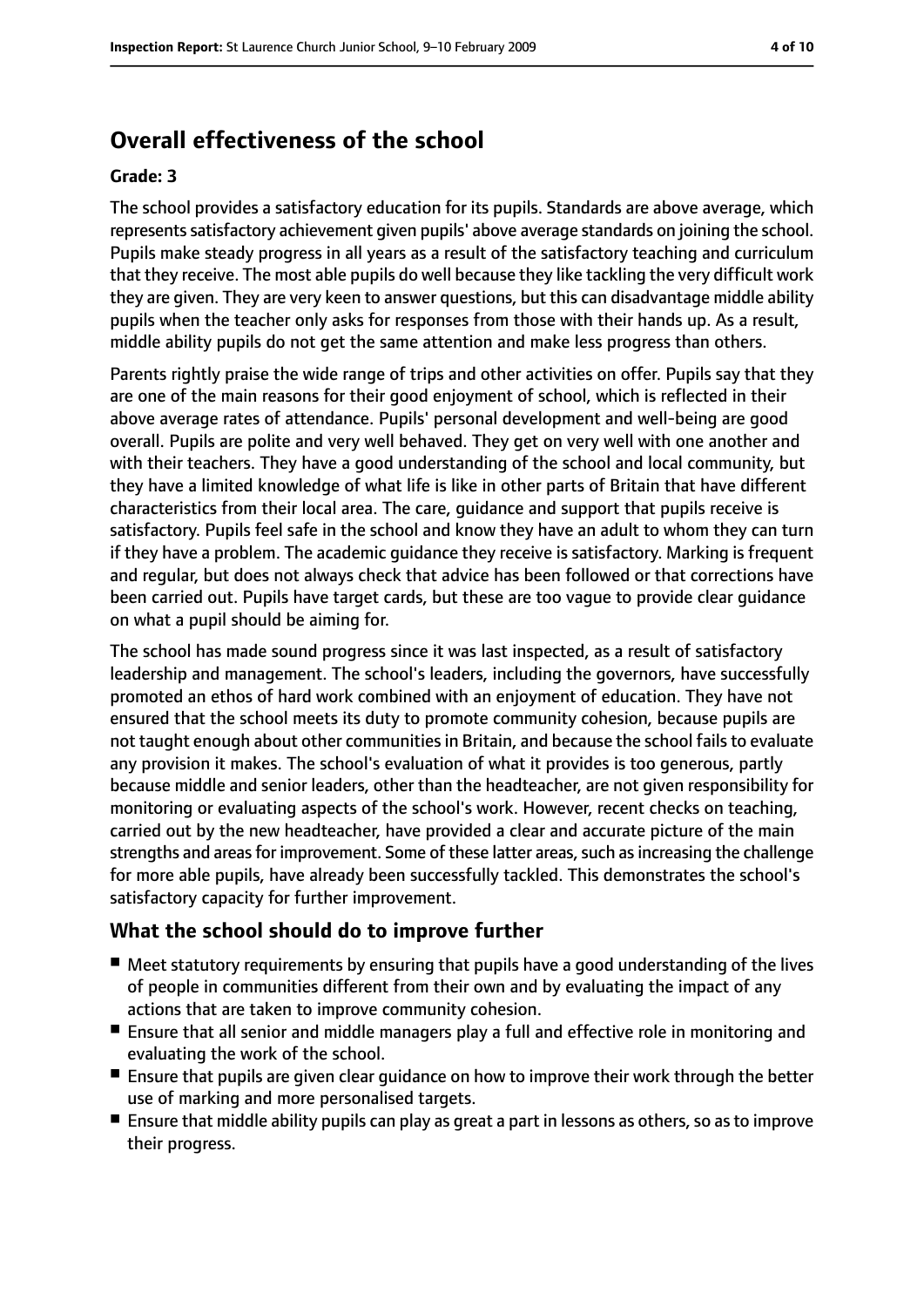A small proportion of the schools whose overall effectiveness is judged satisfactory but which have areas of underperformance will receive a monitoring visit by an Ofsted inspector before their next section 5 inspection.

# **Achievement and standards**

#### **Grade: 3**

Standards on entry to the school vary between above and well above average from year to year. The school's results in Year 6 national tests also vary, in line with the standards on entry. So if pupils arrive with above average standards, they leave with above average standards. The school has taken successful action to address the previous underachievement of girls in mathematics. Now achievement is satisfactory in all subjects, both for boys and girls. However, middle ability pupils still do not do as well as the most able, who are now making good progress.

# **Personal development and well-being**

#### **Grade: 2**

Pupils enjoy almost all aspects of school and join in with enthusiasm when given exciting things to do. Their attendance is good even when the weather makes getting to school difficult. The class and school councillors are good at collecting and expressing the wishes and suggestions of pupils. They would like to be asked to make more decisions and to have some money to spend on their ideas. Pupils enjoy the range of sport on offer, but although they have learnt about healthy eating they still choose crisps and sweets over fruit, even when it provided free of charge in the after-school club. Pupils feel protected at school and some of the older pupils are beginning to think about suitable behaviour in risky situations. They say that bullying is unusual and never serious and most would feel confident telling their teacher if they had a problem. Pupils possess good social skills. They work well together on projects and on residential trips, and develop good economic skills during charity fund-raising, like the Lenten Project. They have a strong sense of right and wrong. Older pupils particularly enjoy discussing issues where there is no clear 'right' decision. Pupils develop well spiritually. They visibly express their sense of wonder when, for example, seeing the Rose Window at York Cathedral, or watching a lamb being born during a farm visit. Pupils help to make the school a better place and are keen to take on responsibility. They do occasional things for the local community but their understanding of the varied faiths, cultures and traditions of British and international society is limited. Their strong basic skills and economic understanding give them a good basis for their secondary education and later life.

# **Quality of provision**

## **Teaching and learning**

#### **Grade: 3**

Pupils enjoy going to lessons. They like their teachers and the way that they can learn by playing games, such as getting 'four in a row' in their mathematics lessons. Teachers are aware that there are some very able pupils in their classes, and set them, and others, suitably demanding work. The pupils readily respond to such challenges and work hard to get the right answers. However, very often it will be the most able who get the answer the quickest and are first to put their hands up. This leads to middle ability pupils not being given enough time to think, and they are able to avoid the teacher's attention by just sitting quietly, safe in the knowledge that they will not be asked a question. Outside the classroom, pupils demonstrate a very good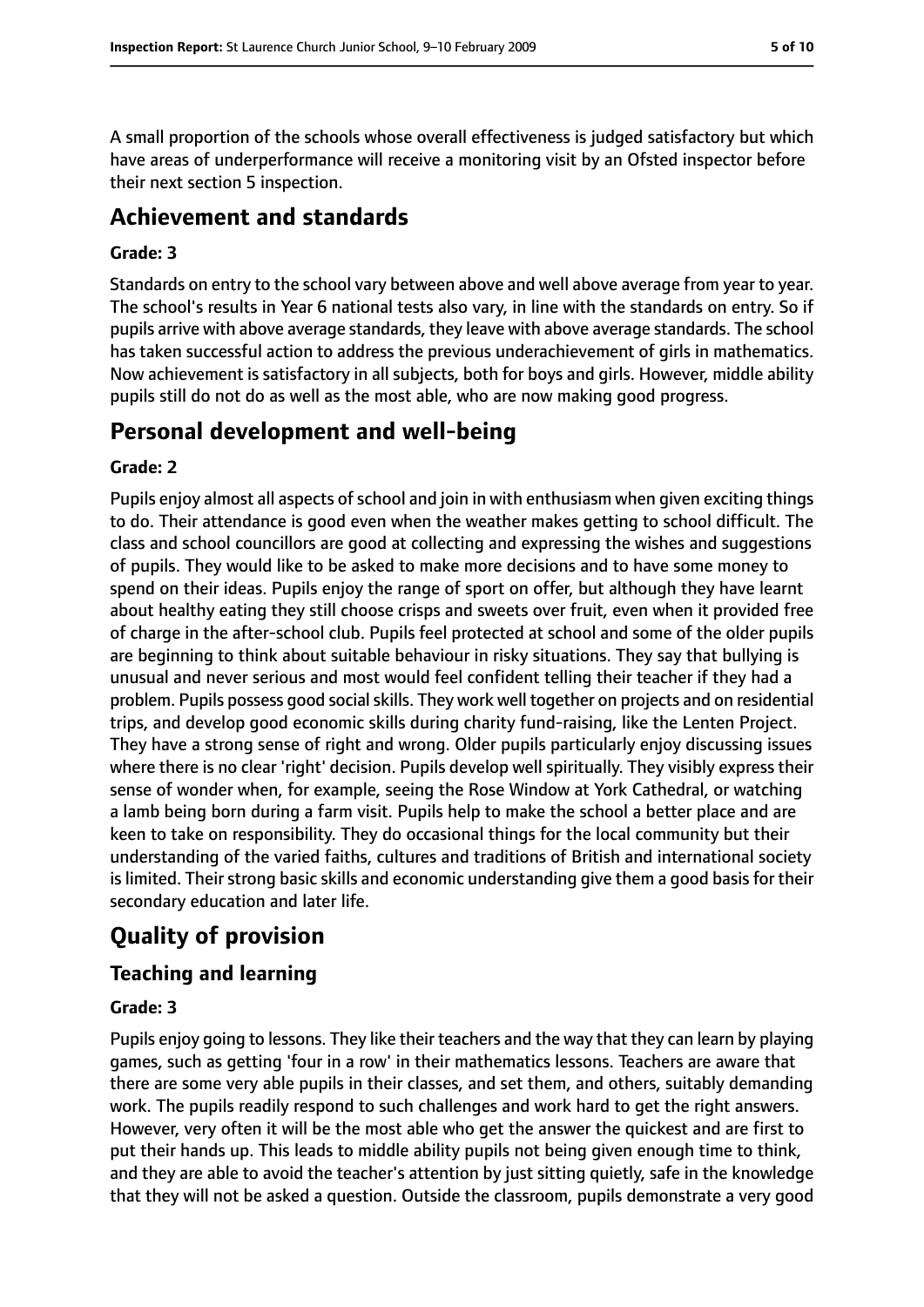degree of independence, but this is not always capitalised upon in lessons which are sometimes too tightly structured and directed by the teacher.

### **Curriculum and other activities**

#### **Grade: 3**

The curriculum satisfactorily promotes academic achievement, and is good at encouraging pupils' enjoyment and promoting their personal development. Pupils develop good skills in their information and communication technology lessons, but would understandably like more opportunities to then use these skills in other subjects. A large number of pupils readily take part in a wide range of enrichment activities, such as chess, many sports and music. Pupils also enjoy educational and residential visits such as those to York and Malvern. These contribute well to pupils' social and moral development. There are good links with the local parish church to promote pupils' spiritual development. While a variety of visitors into school, such as African drummers and Indian dancers, promote pupils' understanding of other cultures, regular links with other local multicultural communities are limited.

#### **Care, guidance and support**

#### **Grade: 3**

All safeguarding procedures are in place and fully meet statutory requirements for child protection. Care is taken to ensure the school buildings and grounds are safe and thorough risk assessments are carried out before trips. The school provides good staffing levels for trips and for the breakfast and after-school clubs. These clubs provide a valuable service for parents and carers who work full-time. Pupils with learning difficulties and/or disabilities receive suitable support to ensure that they make satisfactory progress. The school brings in a range of outside professionals to help whenever necessary. All pupils have targets, but these are often the same for all pupils in a class or year so they are not sufficiently detailed for an individual pupil. Marking provides some advice as to how to improve work, but the extent to which pupils take the advice or do their corrections is not always checked.

# **Leadership and management**

#### **Grade: 3**

The school runs smoothly on a day-to-day basis. The school's leaders, including governors, have established a calm atmosphere where pupils expect to work hard and enjoy themselves at the same time. The new headteacher has moved swiftly to start improving provision and the progress made by pupils. Assembly time, for example, has been reduced to provide an extra half a day of lessons each week. Checks on lessons have pinpointed where improvements can be made and actions are already in place to address them. As leaders and managers, staff morale is high as they look forward to developing their roles. At present, managers other than the headteacher, play little part in monitoring progress and improving provision. Finances are very well managed. Although the school has made satisfactory progress since it was last inspected, it has not kept up to date with all legislation and does not meet the requirements to promote community cohesion. The school has not contrasted the school's community with others nationally or evaluated any provision that it makes to improve pupils' understanding of other communities.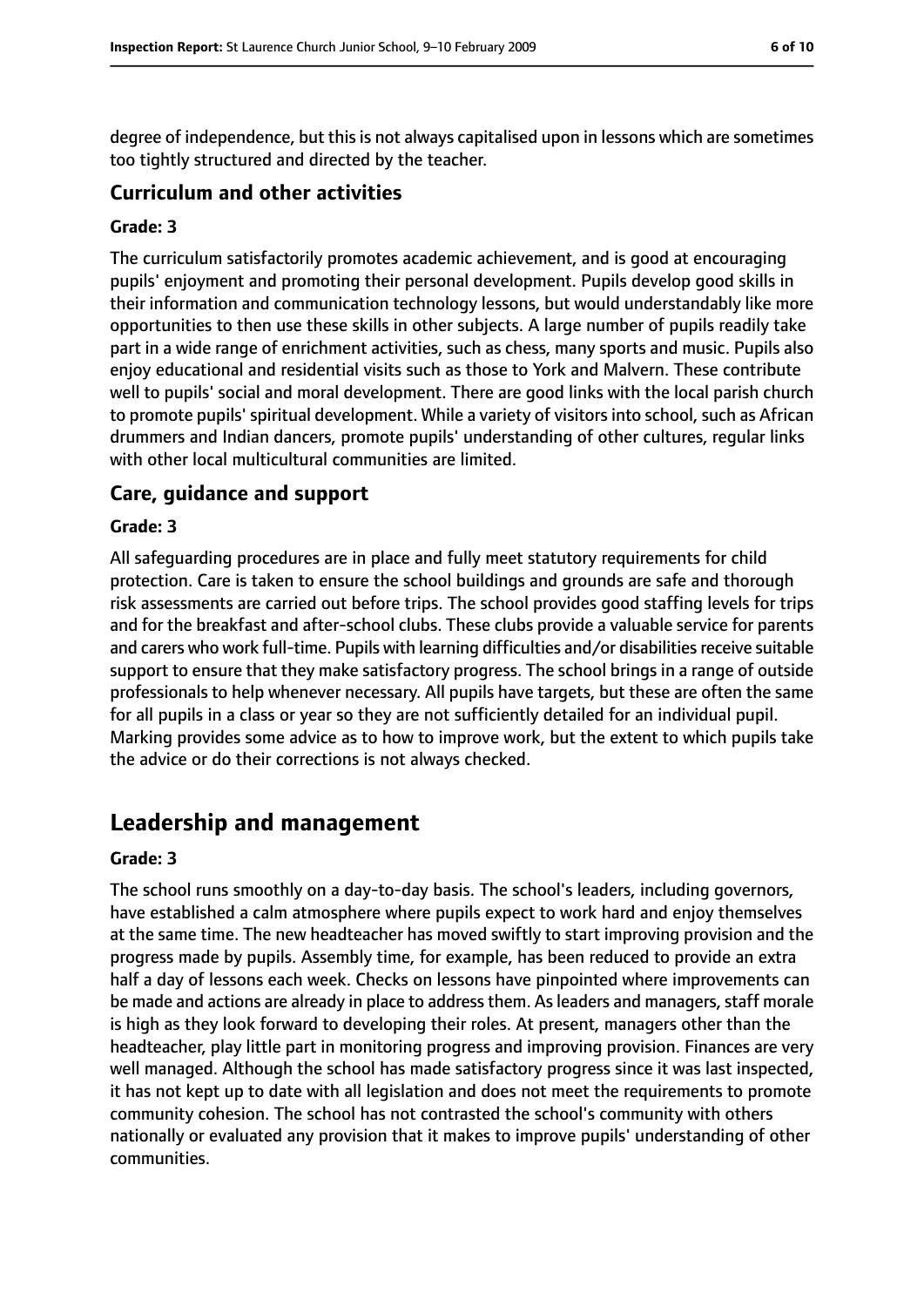**Any complaints about the inspection or the report should be made following the procedures set out in the guidance 'Complaints about school inspection', which is available from Ofsted's website: www.ofsted.gov.uk.**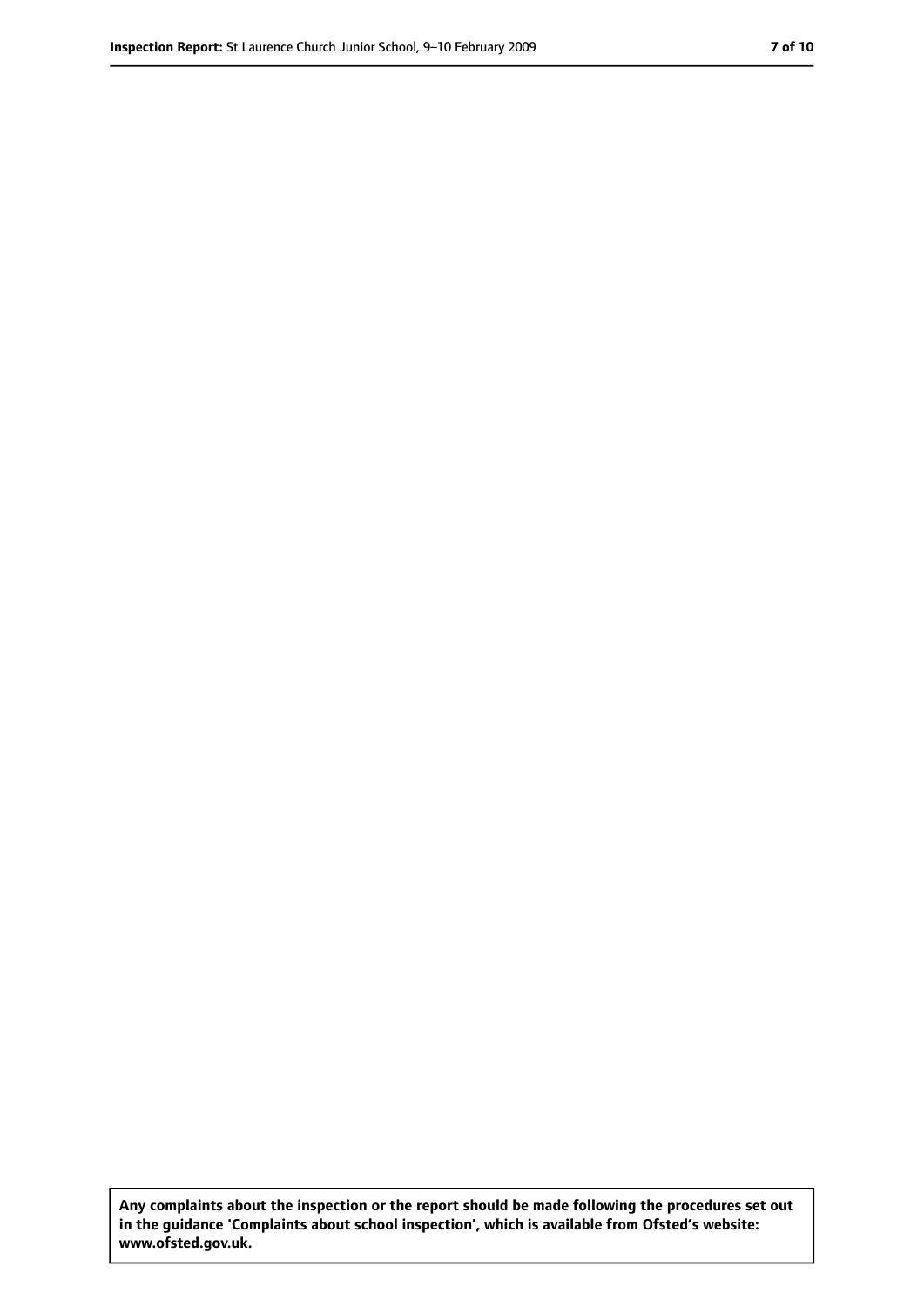# **Inspection judgements**

| Key to judgements: grade 1 is outstanding, grade 2 good, grade 3 satisfactory, and | School         |
|------------------------------------------------------------------------------------|----------------|
| grade 4 inadequate                                                                 | <b>Overall</b> |

## **Overall effectiveness**

| How effective, efficient and inclusive is the provision of<br>education, integrated care and any extended services in meeting the<br>needs of learners? |     |
|---------------------------------------------------------------------------------------------------------------------------------------------------------|-----|
| Effective steps have been taken to promote improvement since the last<br>inspection                                                                     | Yes |
| How well does the school work in partnership with others to promote learners'<br>well being?                                                            |     |
| The capacity to make any necessary improvements                                                                                                         |     |

## **Achievement and standards**

| How well do learners achieve?                                                                                 |  |
|---------------------------------------------------------------------------------------------------------------|--|
| The standards' reached by learners                                                                            |  |
| How well learners make progress, taking account of any significant variations  <br>between groups of learners |  |
| How well learners with learning difficulties and/or disabilities make progress                                |  |

<sup>&</sup>lt;sup>1</sup>Grade 1 - Exceptionally and consistently high; Grade 2 - Generally above average with none significantly below average; Grade 3 - Broadly average to below average; Grade 4 - Exceptionally low.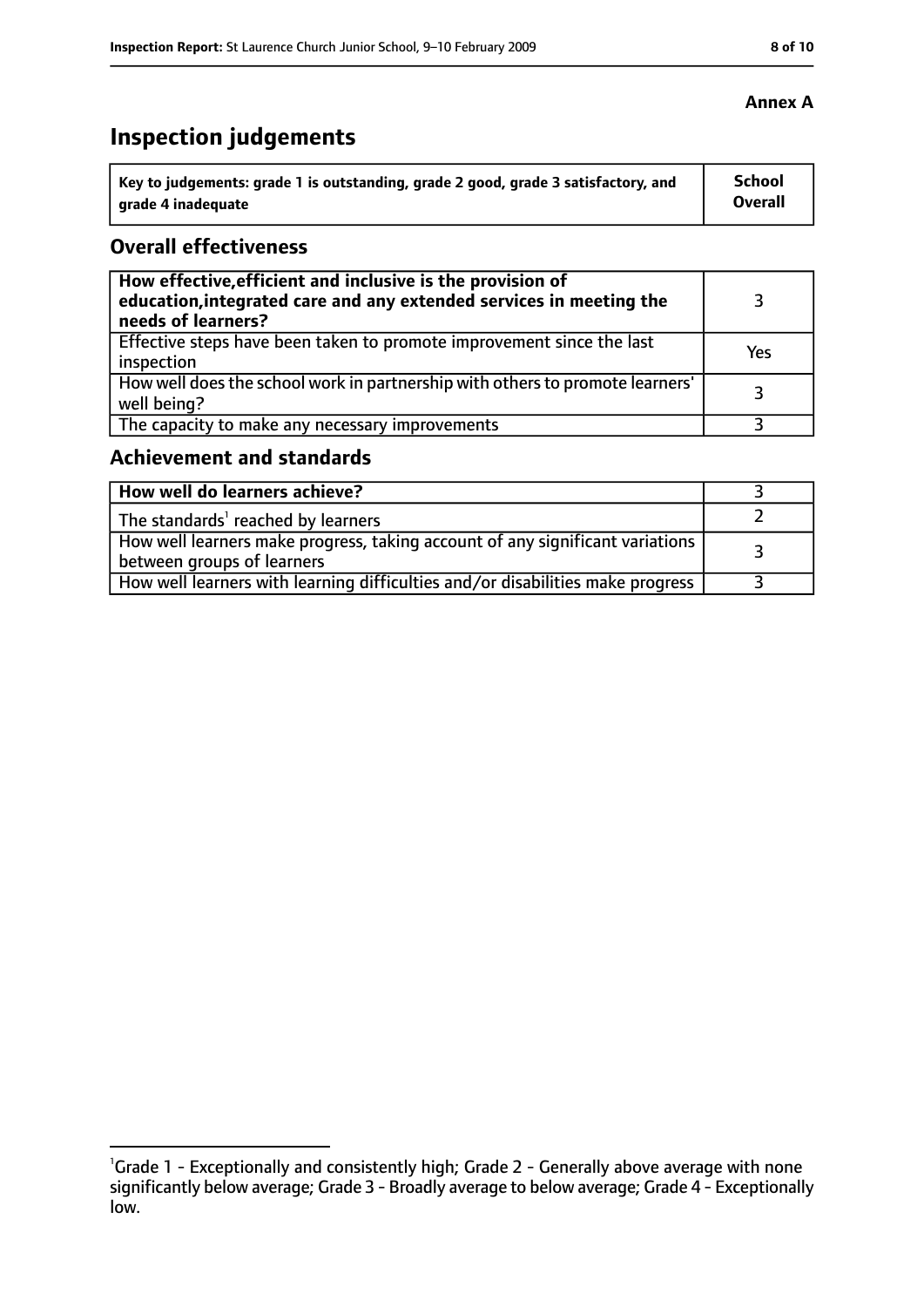## **Personal development and well-being**

| How good are the overall personal development and well-being of the<br>learners?                                 |  |
|------------------------------------------------------------------------------------------------------------------|--|
| The extent of learners' spiritual, moral, social and cultural development                                        |  |
| The extent to which learners adopt healthy lifestyles                                                            |  |
| The extent to which learners adopt safe practices                                                                |  |
| The extent to which learners enjoy their education                                                               |  |
| The attendance of learners                                                                                       |  |
| The behaviour of learners                                                                                        |  |
| The extent to which learners make a positive contribution to the community                                       |  |
| How well learners develop workplace and other skills that will contribute to<br>their future economic well-being |  |

# **The quality of provision**

| How effective are teaching and learning in meeting the full range of<br>learners' needs?              |  |
|-------------------------------------------------------------------------------------------------------|--|
| How well do the curriculum and other activities meet the range of needs and<br>interests of learners? |  |
| How well are learners cared for, quided and supported?                                                |  |

## **Leadership and management**

| How effective are leadership and management in raising achievement<br>and supporting all learners?                                              |           |
|-------------------------------------------------------------------------------------------------------------------------------------------------|-----------|
| How effectively leaders and managers at all levels set clear direction leading<br>to improvement and promote high quality of care and education |           |
| How effectively leaders and managers use challenging targets to raise standards                                                                 | 3         |
| The effectiveness of the school's self-evaluation                                                                                               | 3         |
| How well equality of opportunity is promoted and discrimination eliminated                                                                      | 3         |
| How well does the school contribute to community cohesion?                                                                                      | 4         |
| How effectively and efficiently resources, including staff, are deployed to<br>achieve value for money                                          | 3         |
| The extent to which governors and other supervisory boards discharge their<br>responsibilities                                                  |           |
| Do procedures for safequarding learners meet current government<br>requirements?                                                                | Yes       |
| Does this school require special measures?                                                                                                      | <b>No</b> |
| Does this school require a notice to improve?                                                                                                   | No        |